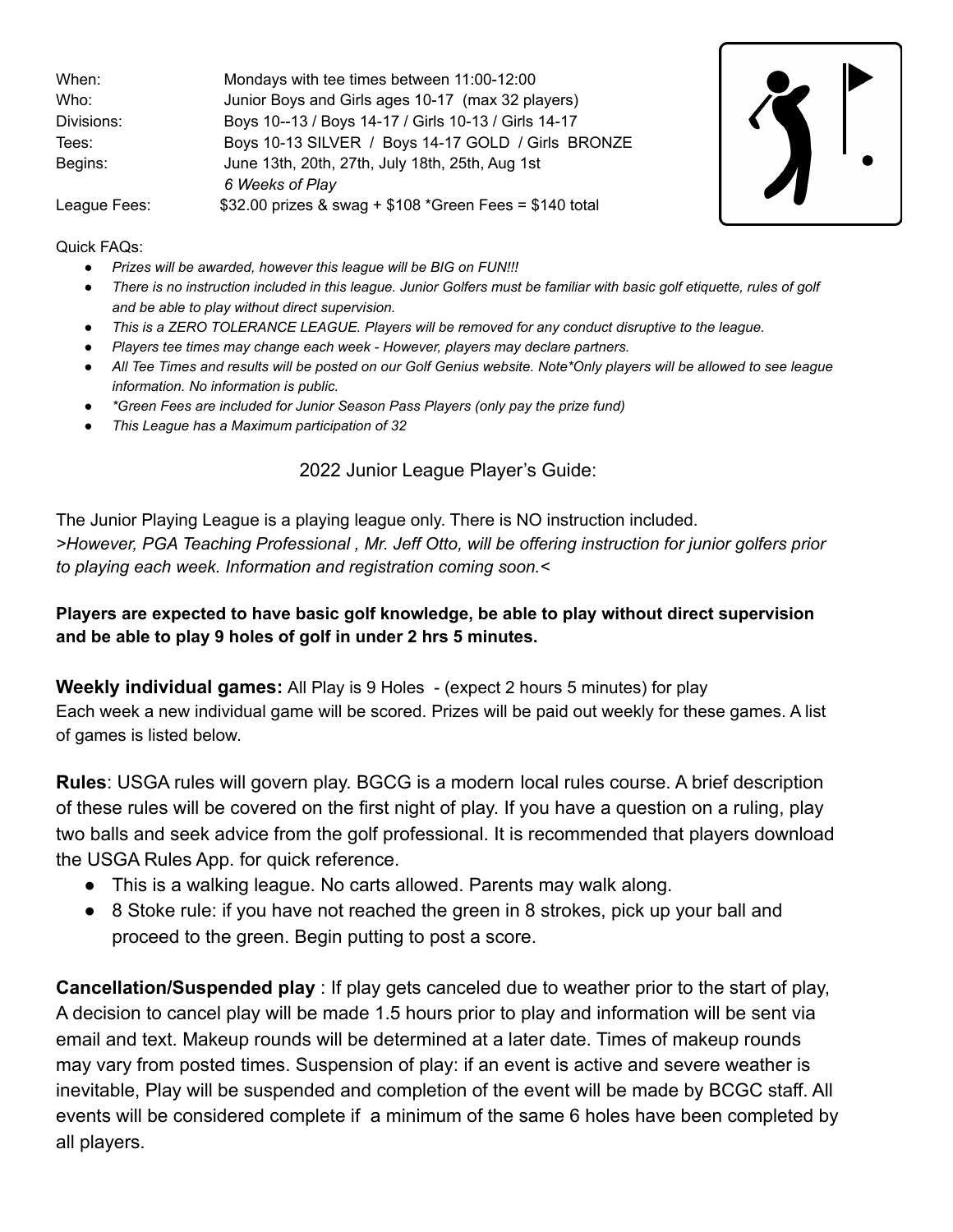**Pace of Play:** Arguably the most frustrating feature of any league is slow play. BCGC League pace of play guideline are fair and very manageable by players:

- Play shall be completed in under 2 hours 5 minutes &
- Groups must not fall more than 1 hole behind the group in front of them.
	- $\circ$  1 verbal warning to catch up.
	- 2nd verbal will result in 2 stroke penalty
- If groups are constantly being warned for slow play, a possible suspension of play may be declared. Prorated fees will be returned.

**Pairings**: You may request your playing group. Tee Times will be posted on the league website by Friday. IF you are unable to participate during a week of play, please let Noah know by email the Friday before play. Players will be able to receive (1) one raincheck to play during a weekday afternoon if they miss a play date. Makeup rounds will not be considered for scoring.

If you are unable to participate in a week of play, we do not have subs or makeups. However, we will honor the paid round of golf to be used on a separate day of play.

**Prizes:** Prizes will be awarded each week for declared games. Players will be responsible for receiving all prizes. Makeup rounds are not eligible for prizes.

**Social Media/Photo Policy:** At no time will BGCG knowingly post to social media, or other public formats player names or pictures without the written permission of the players parent or legal guardian.

**Zero Tolerance Policy**: Golf is a privilege to play and carries a long history of fair and proper etiquette. BCGC has established a Zero Tolerance Policy. Any player found to be disruptive to play, the course, the rules or other players will be removed from the league with no refund and will not be allowed to participate in future BGCG leagues.

A few examples of disruptive behavior include, but not limited to:

- Cheating
- Bullying or disrespectful behavior toward other golfers and/or BCGC staff
- Swearing or other inappropriate language
- Throwing clubs
- Damaging course
- Any other behavior that is deemed inappropriate

**Covid 19 Guideline**- We take your son's/daughter's safety very seriously. We will always follow the guidelines set forth by government agencies and our allied golf associations (PGA, USGA,MGA). These guidelines will be shared with players/parents before play. These guidelines will be included in our Zero Tolerance Policy.

# **League Championship Celebration-**

NO Golf on July 4th Or July 11th

Good Luck and Have Fun!!!